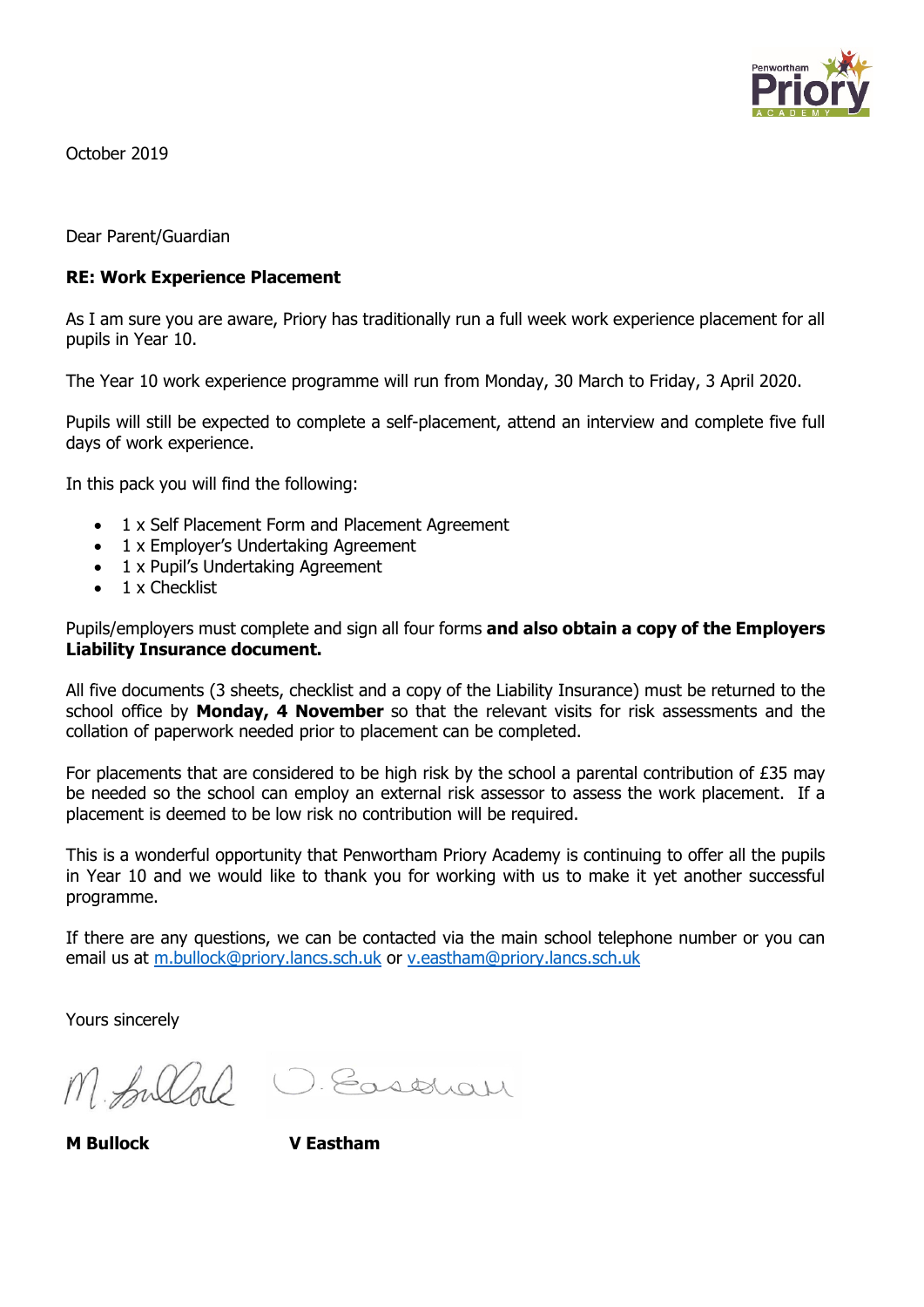

# Form 1 - Self Placement Form and Placement Agreement

|  |  |  | Dates of Work Placement - Monday, 30 March to Friday, 3 April 2020 |
|--|--|--|--------------------------------------------------------------------|
|  |  |  |                                                                    |

| Name of Contact/Position in Company |  |
|-------------------------------------|--|
|                                     |  |
| Employer Tel No                     |  |
| Employer Mobile Tel No              |  |
| <b>Employer Email Address</b>       |  |
|                                     |  |
| Work Placement Job Title            |  |
| <b>Brief Description of Duties</b>  |  |
|                                     |  |
|                                     |  |
|                                     |  |
|                                     |  |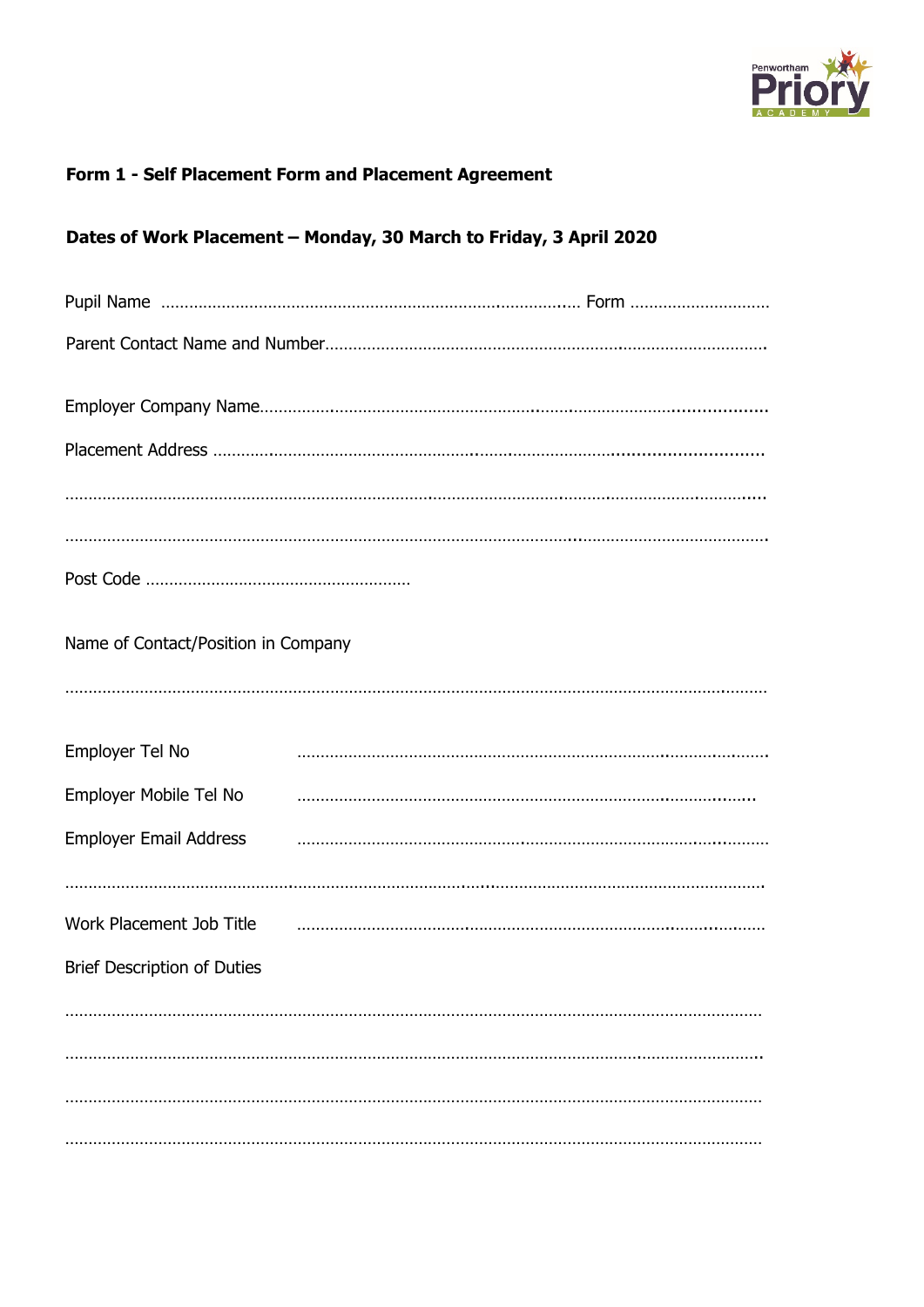

### **Form 2 - Employer's Undertaking Form**

#### **I confirm that:**

- We have full and up to date employer and public liability insurance.
- We will take all possible care of the student's health and safety, recognising his/her inexperience of the workplace, immaturity and lack of awareness of risks.
- We will ensure that the student performs meaningful work as previously agreed in the job description.
- We are an equal opportunities employer.
- We will not discriminate on the grounds of gender, race, disability, religion, age or sexual orientation.
- We will inform the school immediately should we for any reason have to send the student home or if the student does not turn up for work without us being contacted.
- We will inform the school of any absence by the pupil as soon as possible so that school can investigate the pupil's safety and whereabouts.
- We will inform the school immediately if the student has any sort of accident in the work place.
- The school will maintain contact with the student and the work placement for the duration of the placement.
- We have employer's liability insurance and will provide the school with the details.

### **A current Employer's Liability Insurance document is required to be kept by school.**

According to the Health & Safety Executive Regulations, those under the minimum school age on approved work experience schemes have different employment rights from adult workers and are subject to the following protection in respect to the hours that they can work.

- A limit of 8 hours working time a day and 40 hours a week.
- Not to work either between 10pm and 6am or between 11pm and 7am.
- They must be allowed 12 hours rest between each working day.
- The must be given 2 days weekly rest and a 30 minute in-work rest break when working longer than four and a half hours.

### **\*\*\* PLEASE ATTACH A COPY OF YOUR EMPLOYER'S LIABILITY INSURANCE CERTIFICATE TO THIS FORM \*\*\***

Signed ………………………………………………………………..…………………….. Date ……..…………..……

Name and Position in Company………………………………………………………………………………………

……………………………………………………………………………………………………………………………………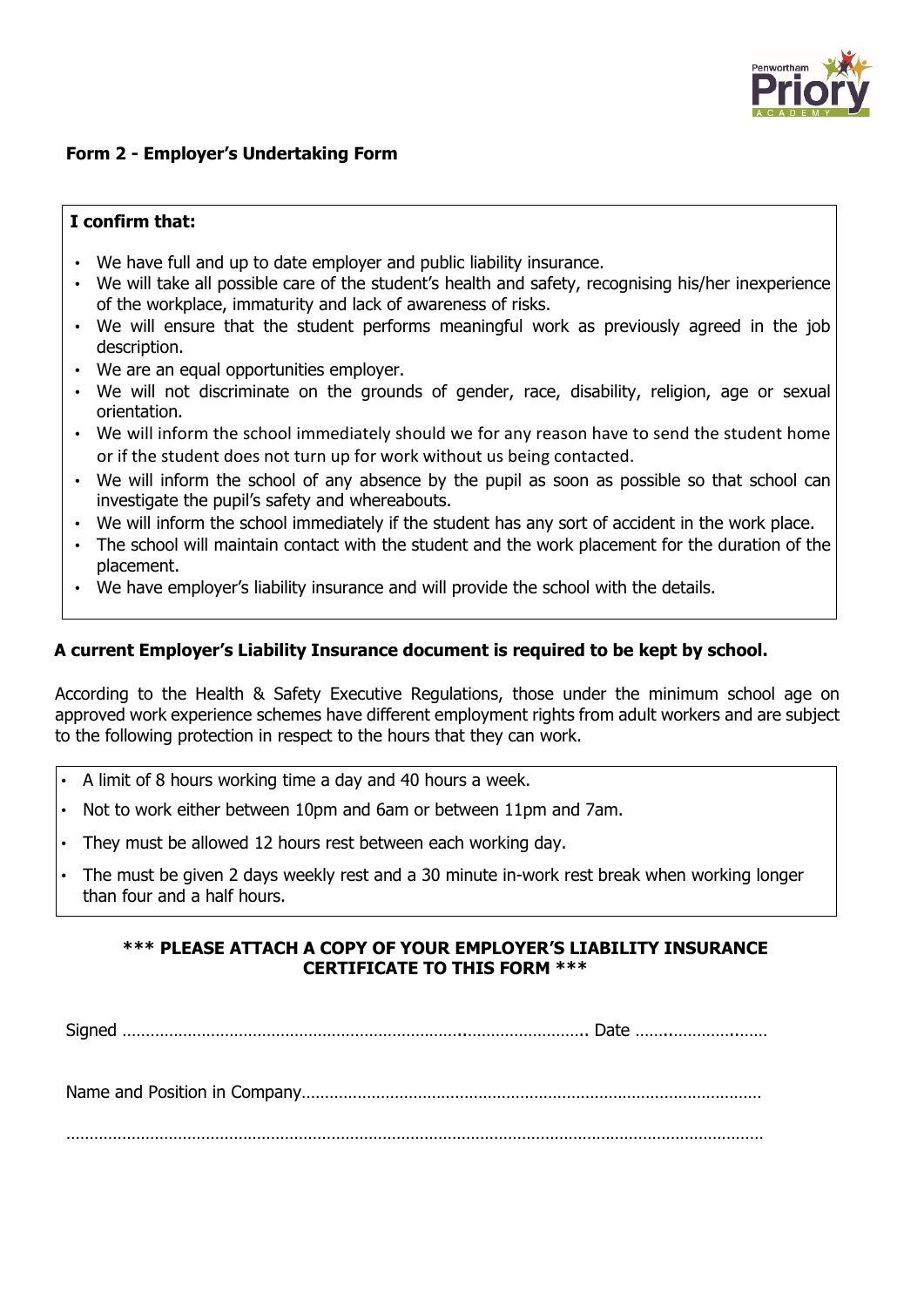

# **Form 3 - Pupil's Undertaking Form**

| I agree that:                                                                                                                                                                                                                                                                                     |  |  |  |  |  |  |
|---------------------------------------------------------------------------------------------------------------------------------------------------------------------------------------------------------------------------------------------------------------------------------------------------|--|--|--|--|--|--|
| I will follow all safety, security and other rules and regulations.<br>$\bullet$<br>I will not disclose any confidential information which I may obtain during my placement.<br>I will notify the employer and school immediately if for any reason during my placement<br>I am unable to attend. |  |  |  |  |  |  |
| Date                                                                                                                                                                                                                                                                                              |  |  |  |  |  |  |
| Form                                                                                                                                                                                                                                                                                              |  |  |  |  |  |  |
| <b>Parent's/Guardian's Undertaking</b>                                                                                                                                                                                                                                                            |  |  |  |  |  |  |
| I agree that the above pupil may take part in the work experience programme. I have seen and<br>I understand all conditions in the job description.                                                                                                                                               |  |  |  |  |  |  |
| Does he/she suffer from any medical conditions which may affect his/her health<br>and safety, or the safety of others whilst on this placement?<br>YES/NO                                                                                                                                         |  |  |  |  |  |  |
| If YES please give details below. This information will be passed onto the employer for safety reasons.                                                                                                                                                                                           |  |  |  |  |  |  |
|                                                                                                                                                                                                                                                                                                   |  |  |  |  |  |  |
| For school administration attendance and punctuality must be recorded.                                                                                                                                                                                                                            |  |  |  |  |  |  |
| ANY ABSENCES MUST BE REPORTED TO SCHOOL ON THE DAY, BEFORE 9AM, BY<br>TELEPHONING 01772 320271 (Pupil Absences)                                                                                                                                                                                   |  |  |  |  |  |  |
| Any early departure or planned absences must have school permission prior to the event.<br>Any absences without permission will incur an unauthorised absence being recorded.                                                                                                                     |  |  |  |  |  |  |
|                                                                                                                                                                                                                                                                                                   |  |  |  |  |  |  |
| <b>Comments:</b>                                                                                                                                                                                                                                                                                  |  |  |  |  |  |  |
|                                                                                                                                                                                                                                                                                                   |  |  |  |  |  |  |

Print Name…………………………………………………………..…………… Date……………………